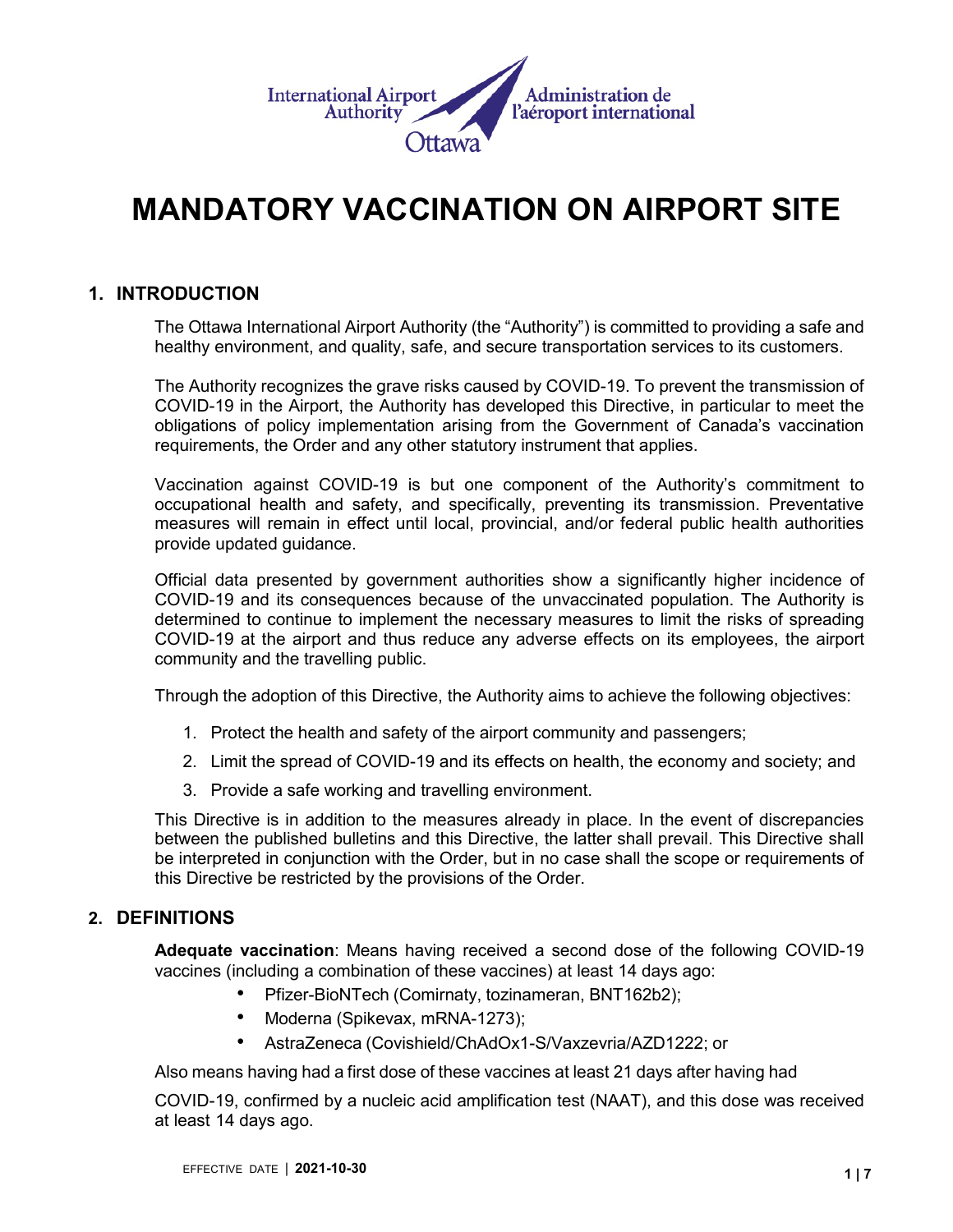Also means having received a dose of Janssen/Johnson & Johnson COVID-19 vaccine (A26.COV2. S) and this dose was received at least 14 days ago.

**Airport site:** For the purposes of this Directive, the term airport site includes the following places:

- Terminal and all buildings forming part of it;
- Hendrick building;
- Non-passenger screening checkpoints;
- Any NPS-V (Non passenger and vehicle screening);
- Car rental centres;
- De-icing centre;
- Restricted area (which includes the parts inside and outside the buildings);
- Any place on the airport site where an employee is likely to have face-to-face interaction with:
	- o anyone intending to board a flight; or
	- o any Authority employee; and
- Any location where the direct conduct or support of activities related to the operation ofcommercial flights takes place, including aircraft refuelling services, aircraft maintenance and repair, baggage handling, supply services provided to the Authority, an air carrier or NAV CANADA, runway and taxiway maintenance or de-icing services.

**CATSA:** Means the Canadian Air Transport Security Authority.

**CSC**: Means the Customer Service Centre.

**COVID-19**: Means the SARS-CoV-2 2019 virus (Coronavirus 2 of Severe Acute Respiratory Syndrome) and/or any other World Health Organization (WHO) accepted name. It also refers to the original virus, its mutations and/or variant.

**Employee**: This refers to any person who works, for pay or free of charge, on the airport site or who accesses the airport site in the course of their duties. This shall be interpreted broadly and includes in particular directors, officers, employees, contract workers, self-employed persons,volunteers, subcontractors, service providers and their own employees.

**Employer**: Any individual or corporation that carries on a business, performs work or occupies space on the airport site and has one or more employees under its supervision or responsibility. By way of example, and without limiting the generality of the foregoing, it includes lessees, concession operators, licensees or permit holders, contractors and their subcontractors and service providers.

**Order**: Means *Interim Order Respecting Certain [Requirements](https://tc.canada.ca/en/ministerial-orders-interim-orders-directives-directions-response-letters/interim-order-respecting-certain-requirements-civil-aviation-due-covid-19-no-43) for Civil Aviation Due to COVID-19, No. 43* made under the *[Aeronautics](https://tc.canada.ca/en/ministerial-orders-interim-orders-directives-directions-response-letters/interim-order-respecting-certain-requirements-civil-aviation-due-covid-19-no-43) Act*, and any subsequent order replacing or amending it.

**Pass:** Means a restricted area pass, including a RAIC or temporary pass, issued by the Authority or an issuer under its authority, to a person who requires access to a restricted area in the courseof employment.

**Proof of Vaccination**: Vaccination attestation against COVID-19 in the form of a QR code, in paper or electronic format, issued by the Government of Ontario or by any other competent government authority authorized to issue such a certificate.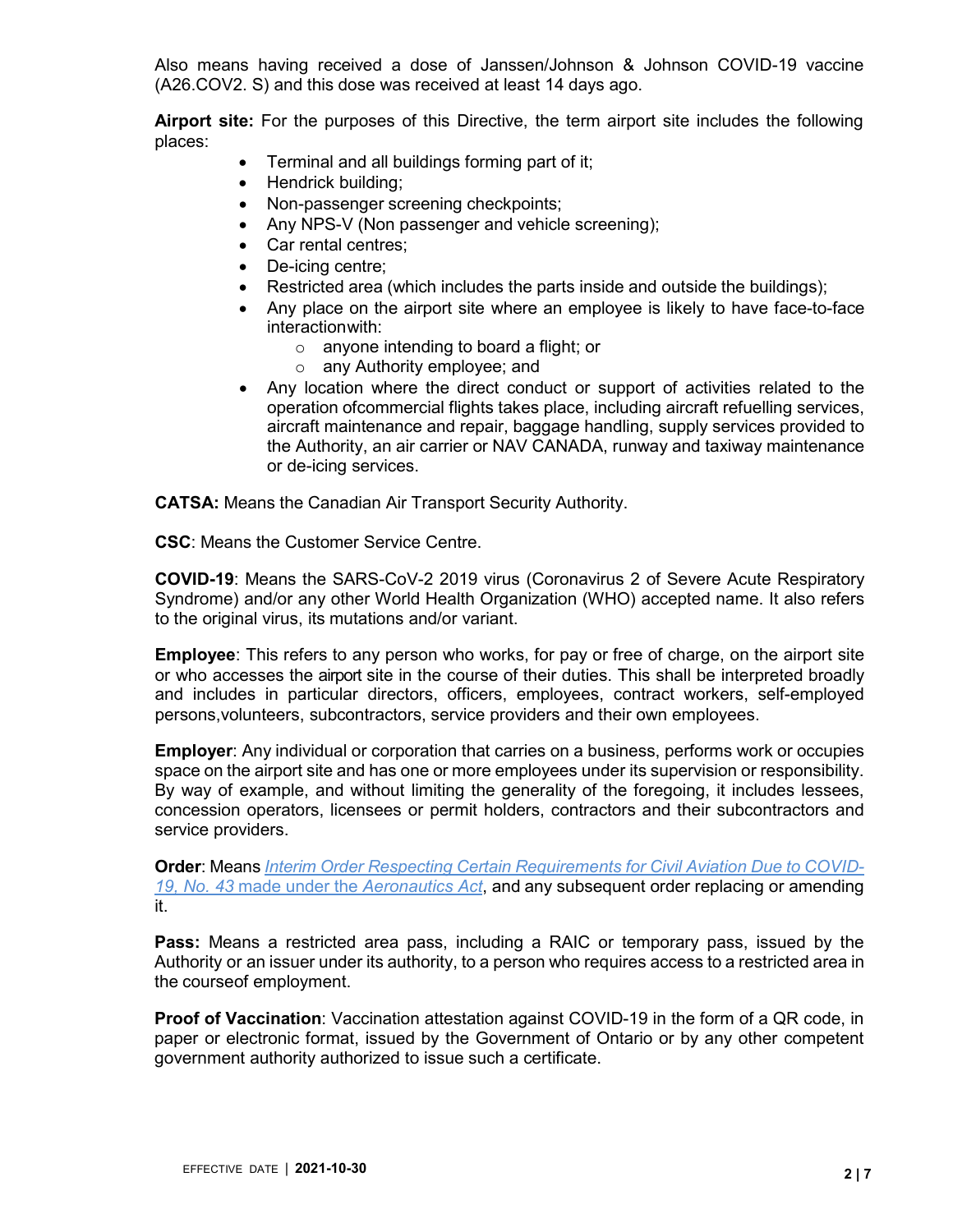**Restricted Area Identity Card (RAIC):** Means the pass that is issued by or under the authority of the Authority and which may be automatically verified by an identity verification system maintained by CATSA.

**Temporary pass**: Means a document or identification approved by the Authority, both issued by the CSC, authorizing the holder to have temporary access to a restricted area.

# **3. SCOPE OF APPLICATION**

This Directive applies to all employers and employees on the airport site of Ottawa International Airport.

# **4. EFFECTIVE DATE**

This Directive shall enter into force on October 30, 2021, and shall remain in force until it is formally revoked by the Authority.

# **5. IMPLEMENTATION**

#### **5.1. Mandatory vaccination and prohibition**

As of November 1, 2021, all employees on the airport site must be adequately vaccinated. No employee shall be present on the airport site unless they are adequately vaccinated.

#### **5.2. Proof of vaccination**

As of November 1, 2021, all employees must carry proof of vaccination and identification at all times while on the airport site and present them upon request to an Authority representative.

# **5.3. RAIC**

The Authority is currently in discussions with Transport Canada regarding linking vaccine proof with the RAIC. It may be required in the near future that, when applying for a RAIC, the employee must submit proof of vaccination or an approved exemption.

In contemplation of this process, the employer must ensure that the employee has proof of vaccination or an approved exemption before making an appointment at the CSC. In addition, for appointments already scheduled, the employer must verify that the employee has proof of vaccination or an approved exemption and, if not, must cancel the appointment until the employee is able to provide these documents.

This Directive will be updated and communicated when further information about this process and timing is finalized.

#### **5.4. Temporary pass**

As of November 1, 2021, the CSC and temporary pass issuers must verify proof of vaccination before issuing a pass. Verification of proof of vaccination must be documented in the register or temporary pass issuance form in a complete and legible manner, and in accordance with the instructions provided by the CSC.

Only fully vaccinated persons may be issued a temporary pass.

No exemptions or accommodations may be made for any reason to a temporary pass holder.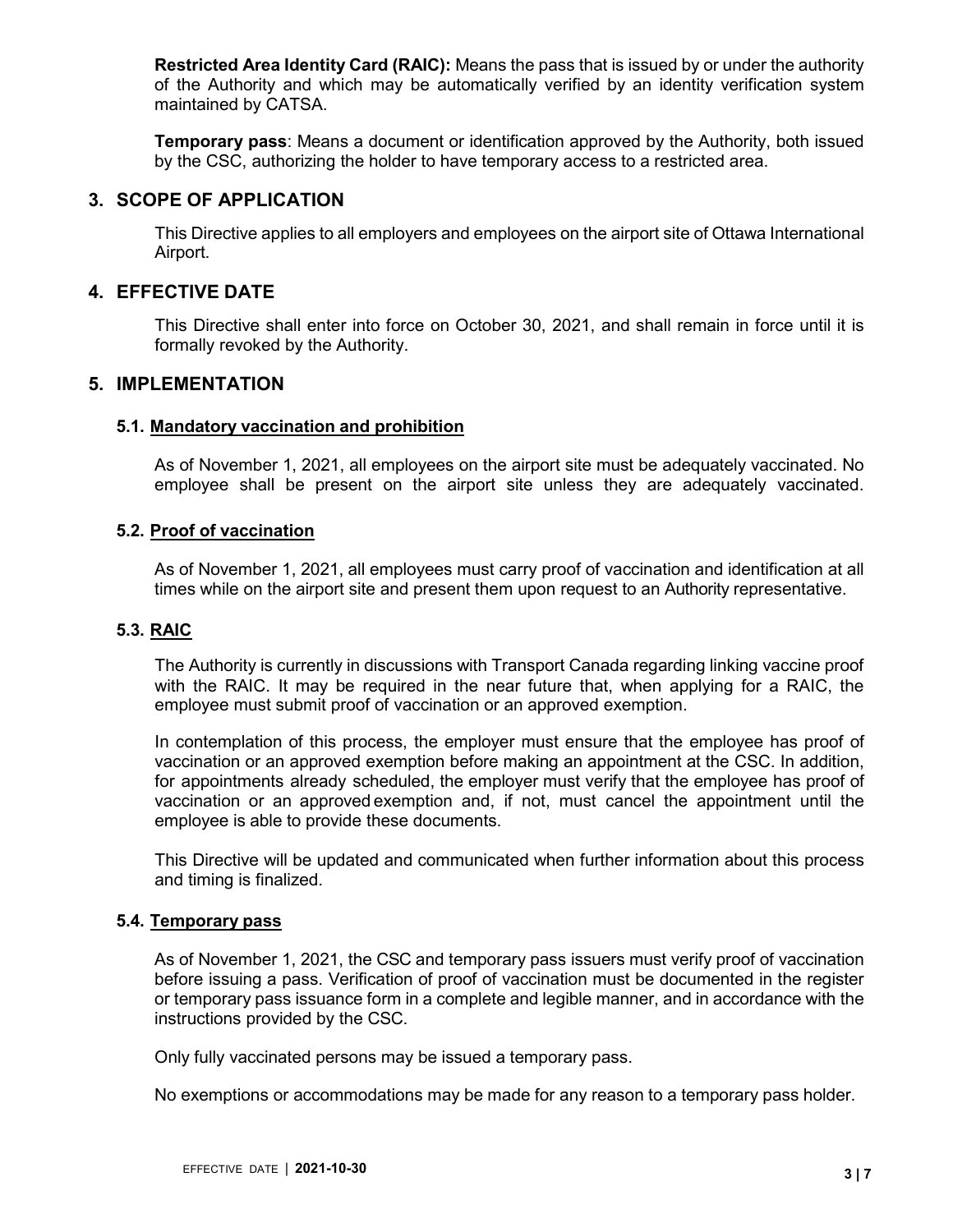#### **5.5. Declaration of vaccination status**

Exceptionally, if an employee is unable to present proof of vaccination or identification when requested, they will be required to immediately sign the declaration form confirming that they are adequately vaccinated or that their employer has granted them an exemption and that they are subject to accommodation by their employer. The employer will be notified if one of their employees signs a declaration.

The employee will be required to report to the CSC within seven (7) days of signing the declaration to present proof of vaccination or exemption form. Failure to do so will result in the employee's access to the restricted area being withdrawn and the employer shall collect the employee's pass to be returned to the CSC as soon as possible.

If the employee refuses or is unable to sign the declaration form, the employer will be notified and the employee's pass will be seized, if applicable.

The Authority reserves the right not to accept a declaration in lieu of proof of vaccination or an approved exemption, particularly if the employee has already availed himself of this exception.

# **6. MEDICAL EXEMPTIONS**

The employer is responsible for planning and implementing the medical exemption process for its employees in accordance with this Directive. This process should include the method of submission and review of requests for its employees according to the criteria established in this Directive.

The applicable medical exemptions under this Directive are:

- A history of anaphylaxis after a previous administration of a COVID mRNA vaccine;
- A confirmed allergy to the polyethylene glycol (PEG) found in the Pfizer-BioNTech and Moderna COVID-19 vaccines. (Note that if a person is allergic to the tromethamine found in the Moderna vaccine, they can receive the Pfizer-BioNTech vaccine.); and
- History of myocarditis/pericarditis after the first dose of an mRNA vaccine.

The employer must require documentation from employees which must be authorized by a health professional. They must be carefully checked for accuracy and authenticity. Any employer who doubts the authenticity or accuracy of documents or has reason to believe that an employee is making an unsubstantiated or misleading request for exemption, must refuse the request. Transport Canada provides employers with forms to assist them in approving exemption applications.

The employer will be required to maintain a complete record of approved exemptions, including the full name of the employee, the reason for the exemption, the date the exemption was approved and the RAIC number, if applicable. This record must be kept in a complete and legible manner and be presented to the Authority upon request.

No other exemptions are permitted.

### **6.1. Accommodations and obligations for exempted persons**

The employer is responsible for establishing and enforcing an accommodation framework for employees who are medically exempt in accordance with this Directive. The criteria for accommodation shall be in accordance with the criteria established by the Government of Canada and this Directive.

If the employer has granted an employee an exemption, the employee will be required to provide their employer with a COVID-19 test result twice a week. These measures apply only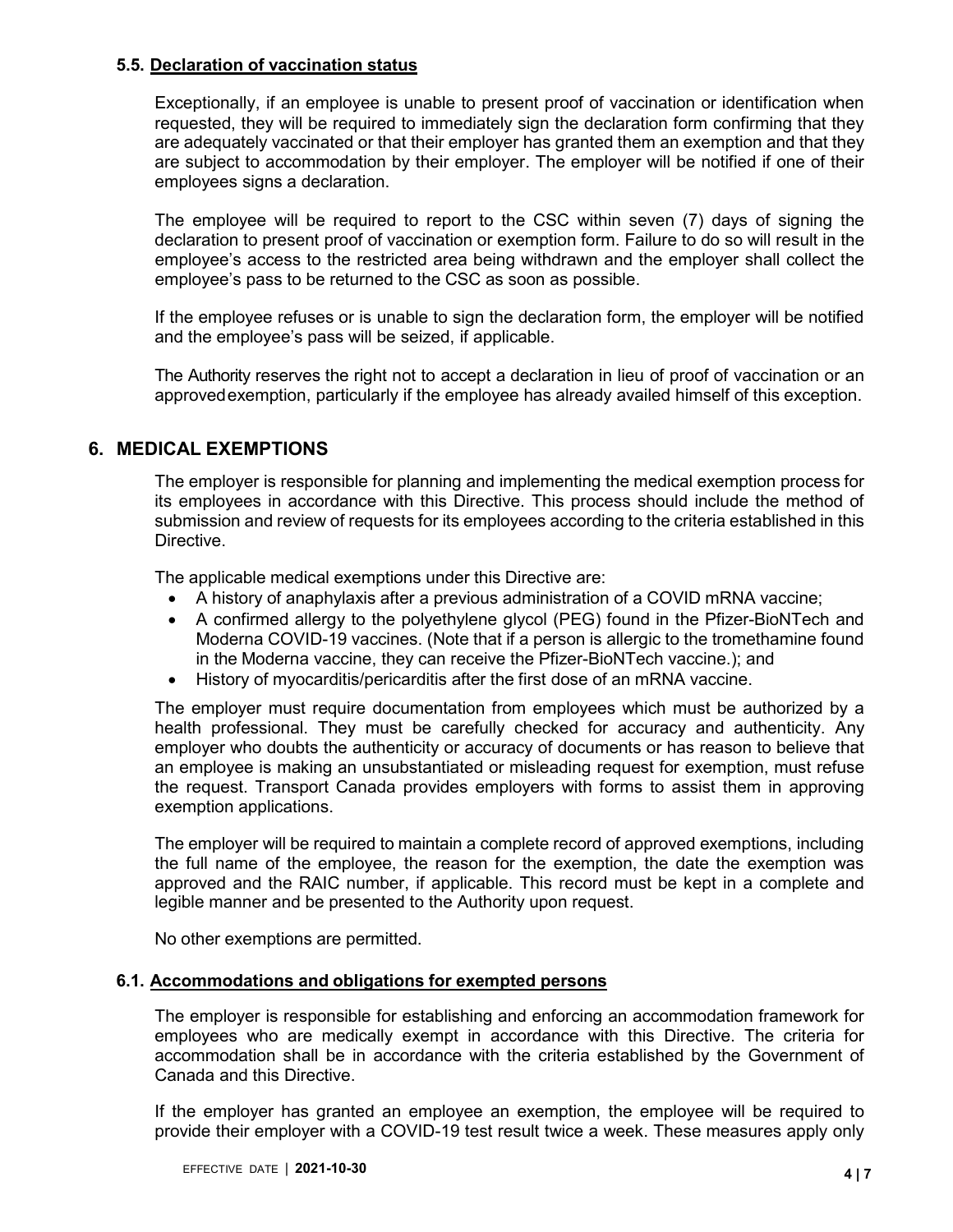to employees with a valid exemption, duly approved by the employer.

#### Rapid antigen tests

If rapid antigen tests are used, the employee may submit their negative result to the employer in order to access the airport site. In the case of a positive result, the employee will be required to notify the employer immediately and undergo a molecular test for COVID-19 to confirm the diagnosis. An employee who has received a positive result from a rapid antigen test may not report to the airport site while awaiting the result of the molecular test.

#### Molecular testing

If molecular tests are used, the employee may submit their negative result to the employer in order to access the airport site.

If the result of the molecular test is positive, the employee must notify the employer immediately. An employee who has received a positive molecular test result for COVID-19 may not report to the airport site for 14 days from the date the sample was taken.

Beginning on the 15th day, but no later than 180 days, following the date of collection of the positive molecular test sample, the employee may submit the positive test result for access to the airport site.

# **6.2. Exemption documentation**

The employer shall complete the Transport Canada form for the medical exemption granted, retain Part I and give Part II to the employee. The employee must carry Part II at all times on the airport site and present it upon request to an Authority or CATSA representative in lieu of proof of vaccination, accompanied by identification.

The employer must also keep a record of exemptions granted, including weekly monitoring of accommodation measures. This record must be kept in a complete and legible manner and be presented to the Authority upon request.

# **7. EMPLOYER POLICY AND RESPONSIBILITY**

The employer is responsible for adopting a policy in line with this Directive to be implemented as of November 1, 2021. The employer shall disseminate the policy to its employees, subcontractors, service providers and business partners, and shall monitor and enforce it.

The employer is responsible for compliance with this Directive and the Order, by any employee who is present in any premises or building occupied by it at the airport site, or who is performing any work, including work at its request or for its benefit at the airport site. This includes, but is not limited to, an employee of a supplier, service provider, subcontractor or consultant, regardless of that employee's employment or contractual relationship with the supplier or service provider.

Unless expressly authorized in writing by the Authority, employers must provide the Authority with a copy of their policy no later than November 15, 2021, at the following address: [vaccination@yow.ca.](mailto:vaccination@yow.ca)

The Authority may, at any time, request the employer amend the policy if it considers it to be inconsistent with this Directive.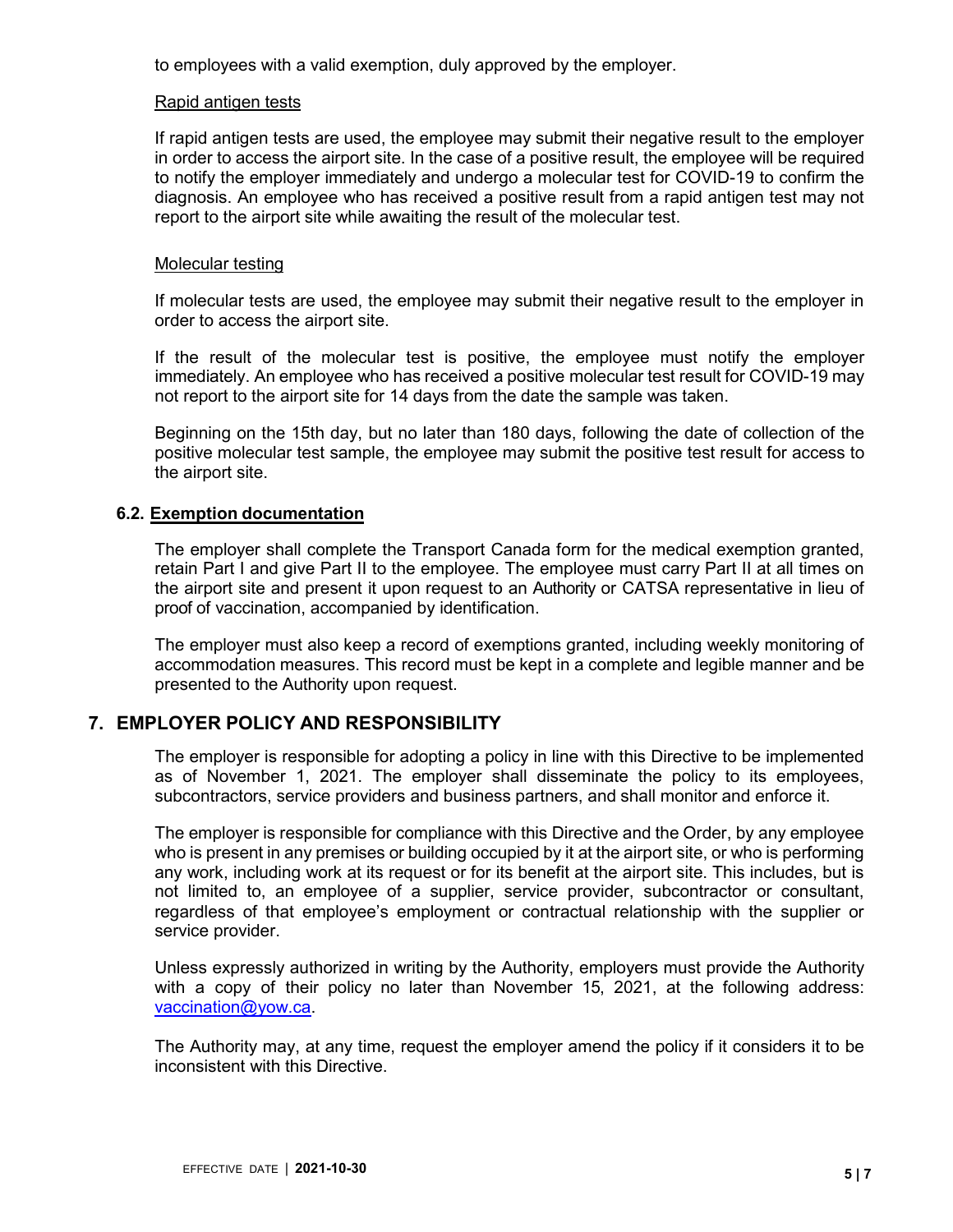# **8. NON-COMPLIANCE WITH THE DIRECTIVE**

If an employee is unable to provide proof of vaccination, an employer-approved exemption or sign a statement to that effect while on the airport site, the employee will be required to leave the site, the employee's pass will be seized, if applicable, and the employer will be notified.

In addition, if the Authority has reason to believe that an employee in the restricted area has provided proof of vaccination or signed a statement that may be false or misleading, the person's name and pass number will be provided to Transport Canada for corrective or punitive action.

If an employer refuses or neglects to comply with this policy, including, but not limited to, failing to adopt a compliant policy for its employees, knowingly approving unfounded requests for exemptions, or failing to maintain appropriate records, the Authority reserves the right, in order to protect its employees, members of the airport community and passengers, to take any appropriate action, including suspending or revoking the access rights of all of the noncompliant employer's employees, or suspending or terminating the employer's contract or licence, until the non-compliance is corrected.

#### **8.1. Monitoring**

In accordance with the Order, Transport Canada will conduct inspections to ensure compliance with the federal vaccination mandate. Non-passengers could be fined up to \$5,000 per violation under the *Aeronautics Act.*

CATSA and the Authority or their service providers will also conduct checks to verify proof of vaccinations or approved exemptions for employees at the airport site.

#### **8.2. Audit**

The Authority may conduct audits to ensure the application of this Directive, the Order and company policies. The Authority may request any additional documents or information from the employer to verify the application of this Directive and the Order. A refusal to comply with such a request will be considered as a refusal to comply with this Directive.

# **9. ROLES AND RESPONSIBILITIES**

#### **9.1. Role and responsibility of the employer**

- Formulate an internal policy to comply with the requirements of this Directive;
- Communicate and enforce this policy with their employees, contractors and serviceproviders;
- Ensure that all its employees on the airport site are fully vaccinated or have beengranted an exemption;
- Analyze, approve and document requests for exemptions;
- Implement accommodation measures in relation to exemptions granted;
- Keep a register of the application of accommodation measures;
- Notify the operator in the event of non-compliance by an employee;
- Validate proof of vaccination of employees according to their internal policy;
- Seize the pass of employees who do not comply with this Directive.